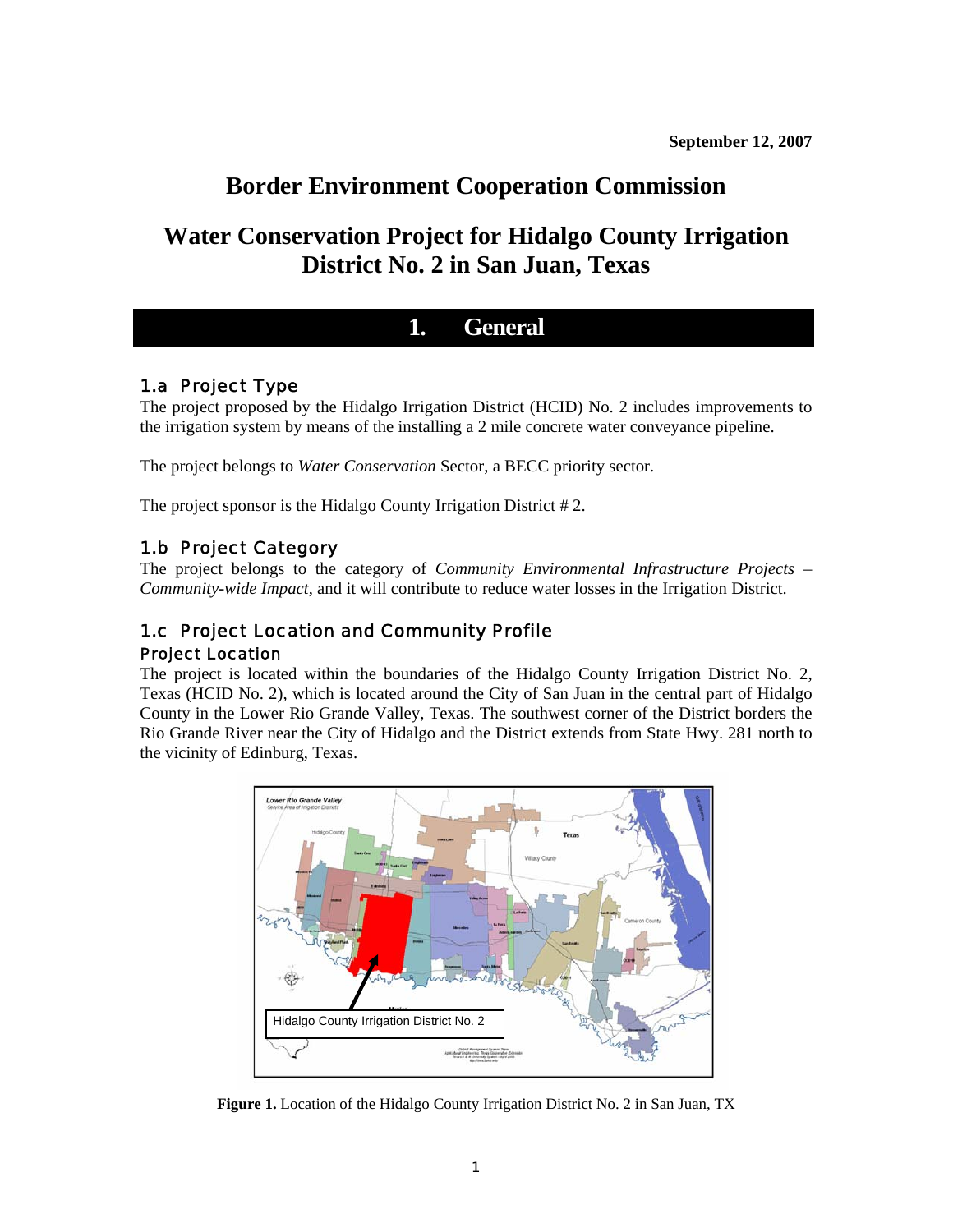### District Profile

An Irrigation District is a limited-purpose district that delivers untreated water for irrigation. Although an irrigation district may provide drainage, it may not treat or deliver water for domestic use or operate sewage facilities. A district may also contract to deliver untreated water to political subdivisions and water supply corporations. Irrigation Districts are "created by petition and election, or by an act of the legislature," have the "authority to issue bonds and levy taxes," and "may tax all the property owners in the district to pay for part of the costs of the district" with the remaining costs being charged against other water users.

The District pumps water directly from the Rio Grande into a settling basin (reservoir) via a gravity canal, and then into a conveyance system of pipelines and canals. The District covers 64,828 acres and has 4,000 water accounts with 4,700 acres of irrigable farmland. The District irrigation water rights are 137,675 acre-feet (ac-ft) per year. In addition to their irrigation water rights, the District holds domestic, municipal and industrial water rights totaling 12,732 ac-ft per year. It also holds the municipal water rights for the following cities: McAllen (6140 ac-ft per year), Pharr (2946 ac-ft per year), San Juan (2030 ac-ft per year), and Alamo (1202 ac-ft per year). The District contracts to deliver raw water to five municipalities: Alamo, McAllen, Pharr, San Juan, and Edinburg; and to the North Alamo Water Supply Corporation (NAWSC).

Crops grown within the District include: sugar cane, cotton, grain sorghum, citrus hay crops, and vegetables. The most common method of irrigation is furrow irrigation, although drip irrigation is gaining popularity with citrus and vegetable growers.

## 1.d Legal Authority

The District operates under the provisions of Chapter 58, Title 4, of the Texas Water Code and under Article XVI, Section 59 of the Texas Constitution. The official representative of the District is Mr. Sonny Hinojosa, General Manager.

The project falls within the scope of agreements targeted at improving the environment and the quality of life of border residents, which have been signed by Mexico and the United States. The United States and Mexico have signed six major bilateral agreements related to air, water, land protection and pollution control issues. These include:

- 1889 International Boundary Convention
- 1944 Water Treaty
- 1983 La Paz Agreement, or Border Environment Agreement
- 1990 Integrated Border Environmental Plan (IBEP)
- 1994 North American Free Trade Agreement (NAFTA)
- Border 2012 Program

The project complies with the spirit of all these agreements and all of them have been considered since the onset of the project.

## 1.e Project Summary

### Project Description

The project proposed by the Hidalgo County Irrigation District (HCID) No. 2 includes improvements to the irrigation system. The project consists of the reconstruction of pipeline I-18. The District has identified a mortar joint pipe for which replacement is essential (Figure 2). This project consists of construction of a new concrete pipeline adjacent to the existing mortar-jointed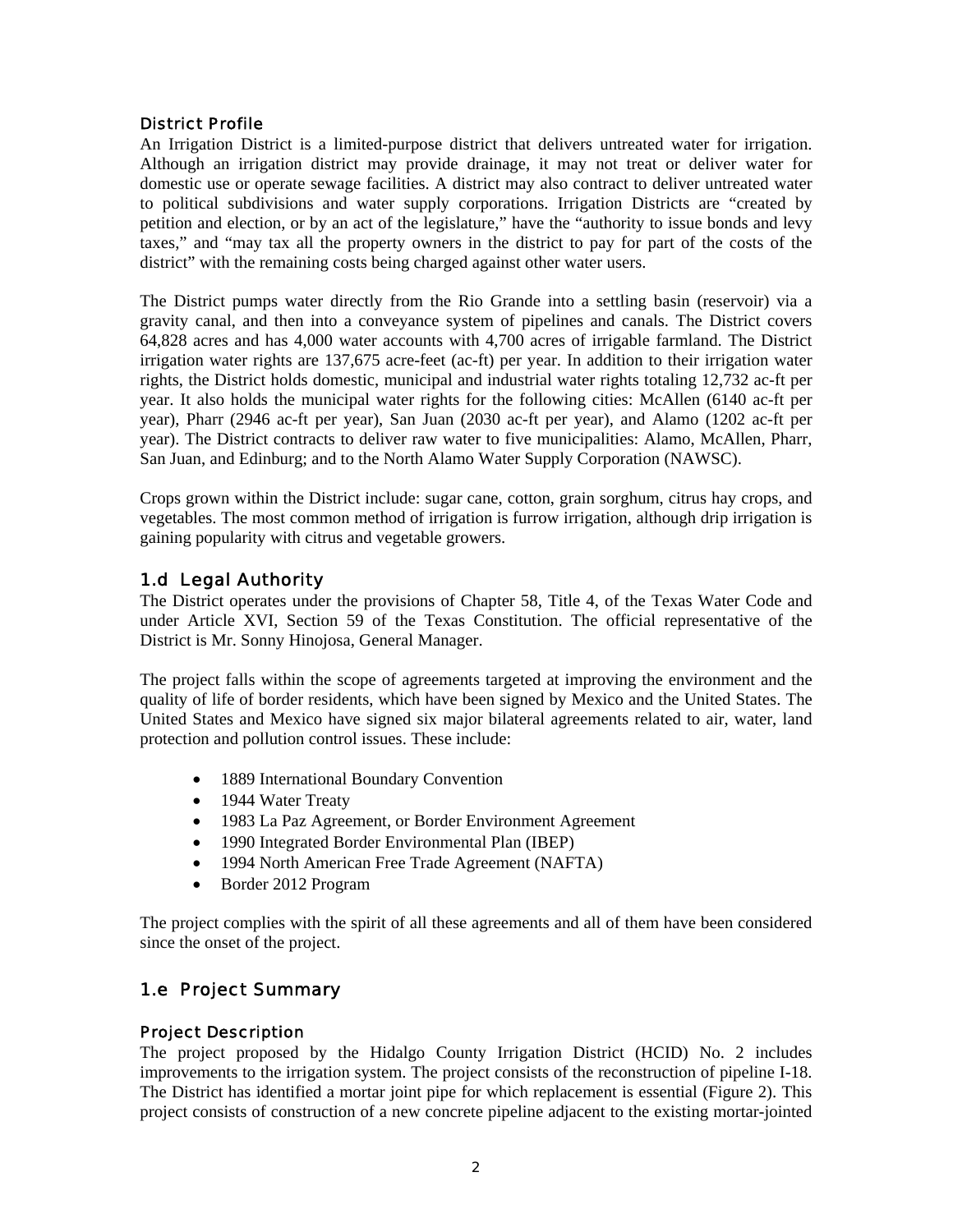concrete pipeline with rubber gasketed reinforced concrete pipe placed within the existing 30 foot easement. The existing pipeline would remain in service until the new construction is complete. The existing pipeline delivers water to both farm turnouts and other laterals. Replacement of existing gates and/or pipelines at connections to this may be required.

#### **Lateral I-18**

Lateral I-18 currently serves an area of 2,829 acres and is located between Dove and Alberta Roads from 2<sup>nd</sup> Street, McAllen to U.S. Expressway 83. The Lateral I-18 is estimated to be 2.0 miles in length of 48-inch diameter, which will be replaced entirely. A quarter mile of the east end of this unit had been replaced previously. The current pipeline consists of 2.0 miles of 48 inch pipeline. The existing flow capacity of Lateral I-18 in theory is 35 cubic feet per second (cfs). However, due to its deteriorated condition, the District restricts the flow to 18 cfs. The flow capacity of the rehabilitated unit will be 35 cfs. It is expected that the water demand for this area will be approximately 34 cfs.

The District's primary goals for rehabilitation of the distribution system are as follows:

- Improve the conveyance efficiency of the distribution system by eliminating seepage losses.
- Reduce the cost and resources required to operate and maintain the distribution system.

The estimated project cost totals \$1,881,500.

#### Project Map

Location of Lateral I-18 is located between Dove and Alberta Roads from 2<sup>nd</sup> Street, McAllen to U.S. Expressway 83 in San Juan, Texas.



**Figure 2.** Location of Lateral I-18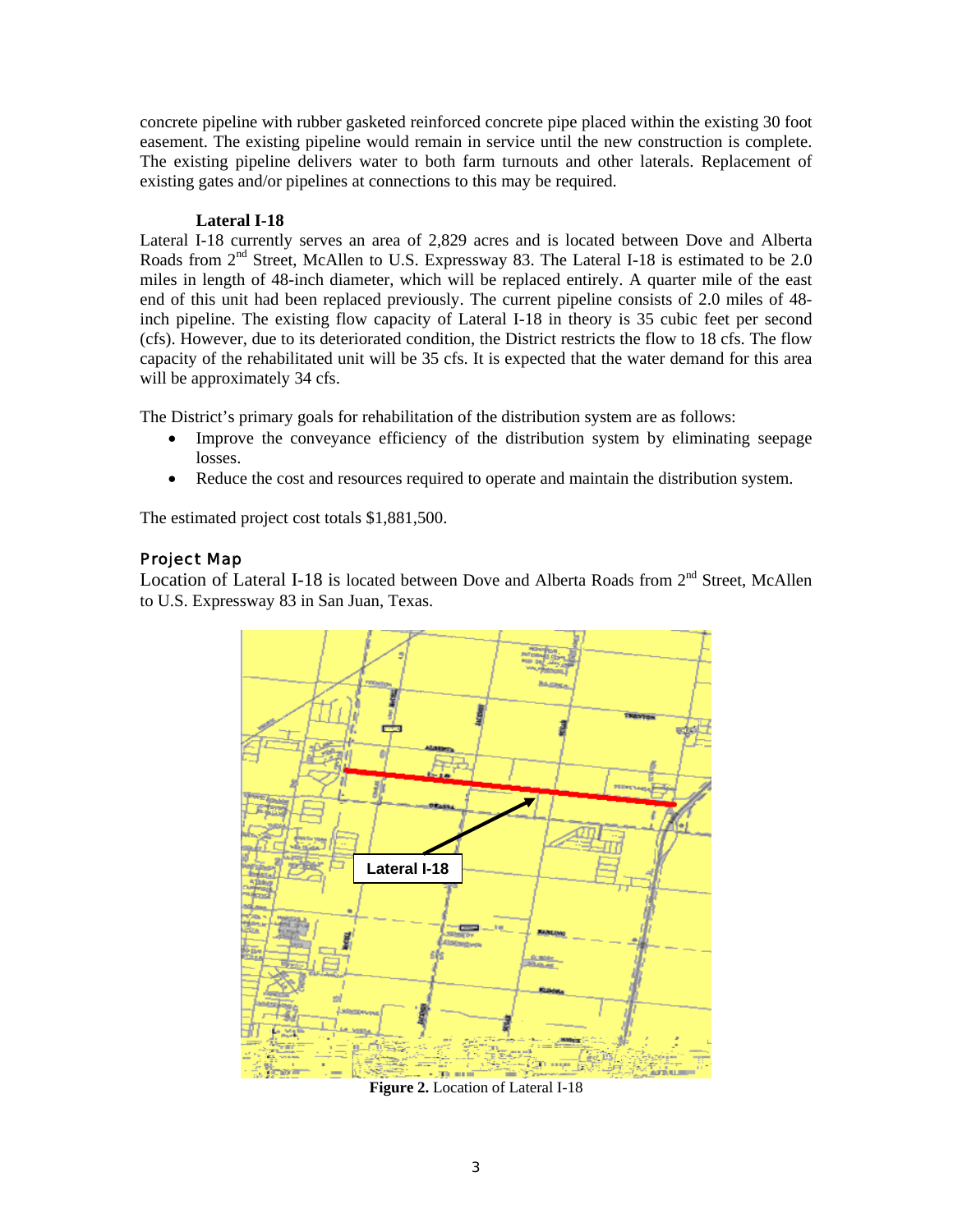#### Project Justification

The Rio Grande Valley has experienced several years of extended drought, and the population in the region is expected to more than double in the next 50 years. The surface water rights are fully appropriated and during drought periods water demands cannot be met. Groundwater is too saline for drinking water purposes and other prospects are expensive. The cities in the region will need to locate additional water supplies or purchase agricultural rights. Water availability for agriculture purposes is highly battled due to the fact that drinking water is the first objective for water distribution and additional services are in second position.

The proposed improvements will allow the District to conserve 238 ac-ft of water annually. Assuming an annual irrigation requirement of 2.0 ac-ft of water applied per acre. This will be enough water to allow 119 acres to remain in agricultural production.

Agriculture has been the primary component of the region's economy. Based on Texas Cooperative Extension data presented in *alternative Approaches to Estimate the Impact of Irrigation water Shortages on the Rio Grande Valley Agriculture*, the estimated economic benefit of an acre-foot of irrigation water is \$652 in business activity and 0.02 jobs. Based on this information, the water conserved from this project would allow the region to realize \$155,176 in business activities and 4.76 jobs. Based on Texas Water Development Board data presented in *1995 Per Capita Water Use for Texas Cities*, the per capita water use in Brownsville is 184 gallons per day, or 0.206 ac-ft per year. Assuming this is representative of the region, the annual water conservation realized through implementation of this project would provide sufficient water to sustain a population of 1,155.

Water conservation has economic, environmental, and social impacts; therefore, water management must be emphasized in the community's development. The necessity of the implementation of this project is imperative. Many cities in the Valley rely on irrigation districts to bring water from the Rio Grande to their treatment and distribution systems. McAllen for instance, would be forced to provide its own infrastructure from the river to the city, were it not for its relationship with the United Irrigation District and the Hidalgo County Irrigation Districts One, Two and Three. In addition, farmers contribute much to the economy in the Valley. If the crops fail, jobs are lost. Without the farming sector, city budgets will be affected. According to a commonly cited scenario, a 10 percent reduction in water used for irrigation equals the total amount used by municipalities in the Valley right now.

#### **Important issues for Certification:**

The Project falls within the BECC's priority sectors and complies with the General Criteria.

**Pending issues:** None.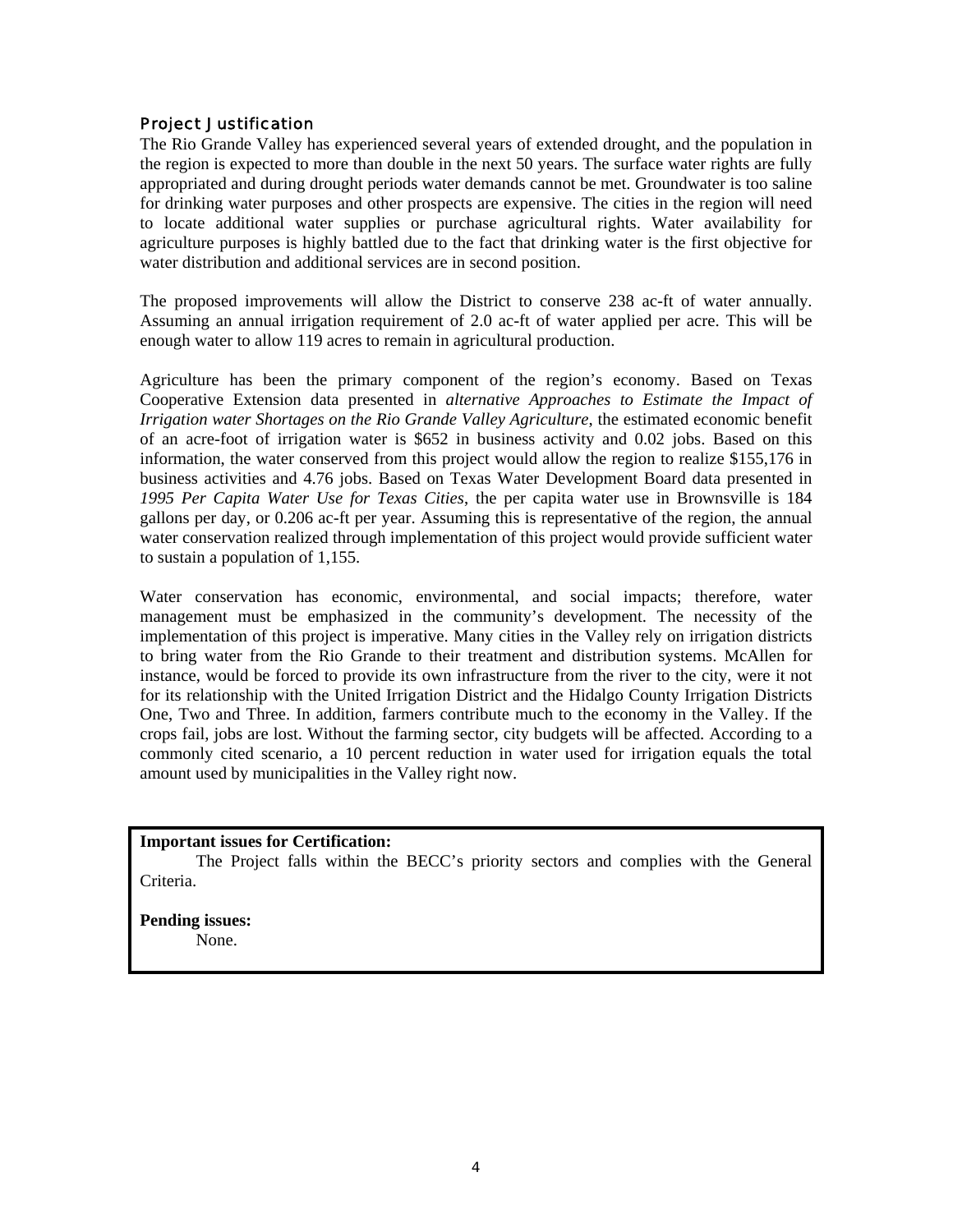# **2. Human Health and Environment**

#### 2.a Compliance with Applicable Environmental Laws and Regulations

In accordance with the National Environmental Policy Act (NEPA) and other statutes, and based on the type of project, U.S Bureau of Reclamation (USBOR) has evaluated the impacts on the affected environment of the proposed rehabilitation of portions of the HCID No. 2 pipeline. Based on the minor impacts generated by of the project, the USBOR determined that the Texas Historical Commission was the only agency that needed to be consulted. The USBOR Environmental Categorical Exclusion for the proposed project was obtained in April 16, 2007. The impacts of the proposed project would include the installation of approximately 2.0 miles of new pipeline for lateral I-18 in urban and residential areas and areas of cultivated farmland.

## 2.b Human Health and Environmental Impacts

#### Human Health Impacts

The proposed project addresses one of the most pressing problems facing the Lower Rio Grande Valley of Texas, i.e., water shortages due to drought over the past several years and an increasing demand due to population growth. The District does not use groundwater for its operations since the groundwater is inadequate because its high total dissolved solids in excess of 1500 mg/l in dissolved salts and does not meet the Primary Drinking Water Standards. This water shortage has created an economic hardship in the region through reduction of crops and subsequent reduced revenue. The future health, social and economic well being of the population in the Rio Grande Valley will depend on conservation and maximizing beneficial use of available water to meet domestic, industrial and agricultural needs. The project addresses the critical water shortages by reducing water losses and providing for more efficient delivery of water, thus enhancing availability of water both domestic and agriculture use. The annual water conservation realized through implementation of this project would provide sufficient water to sustain a population of 1,155.

#### Environmental Impacts

Construction of the proposed water conservation project will have a direct positive impact through conservation of water, thus making more water available for irrigation and municipal use. The implementation of the project will allow an estimated water savings of 238 acre-feet/year, on an average annual basis. The expected water savings from the project over its expected productive live of 49 years are 5,116 acre-feet, using the 4% annual discount rate. The energy savings estimated by the Texas Water Resources Institute with the implementation of the project are 25,842 KWH, on an average annual basis. The expected energy savings from the project over its expected productive live of 49 years are 555,153 KWH, using the 4% annual discount rate.

The project will not pose any environmental hardships or have any long-term negative effects on the project area. There would be a temporary decrease in air and noise quality due to construction activities associated with trenching the new pipeline alignment. There would be no adverse effect to any endangered or threatened species, any migratory bird, or any historic or cultural property.

In addition, the following environmental commitments will be made part of the proposed projects: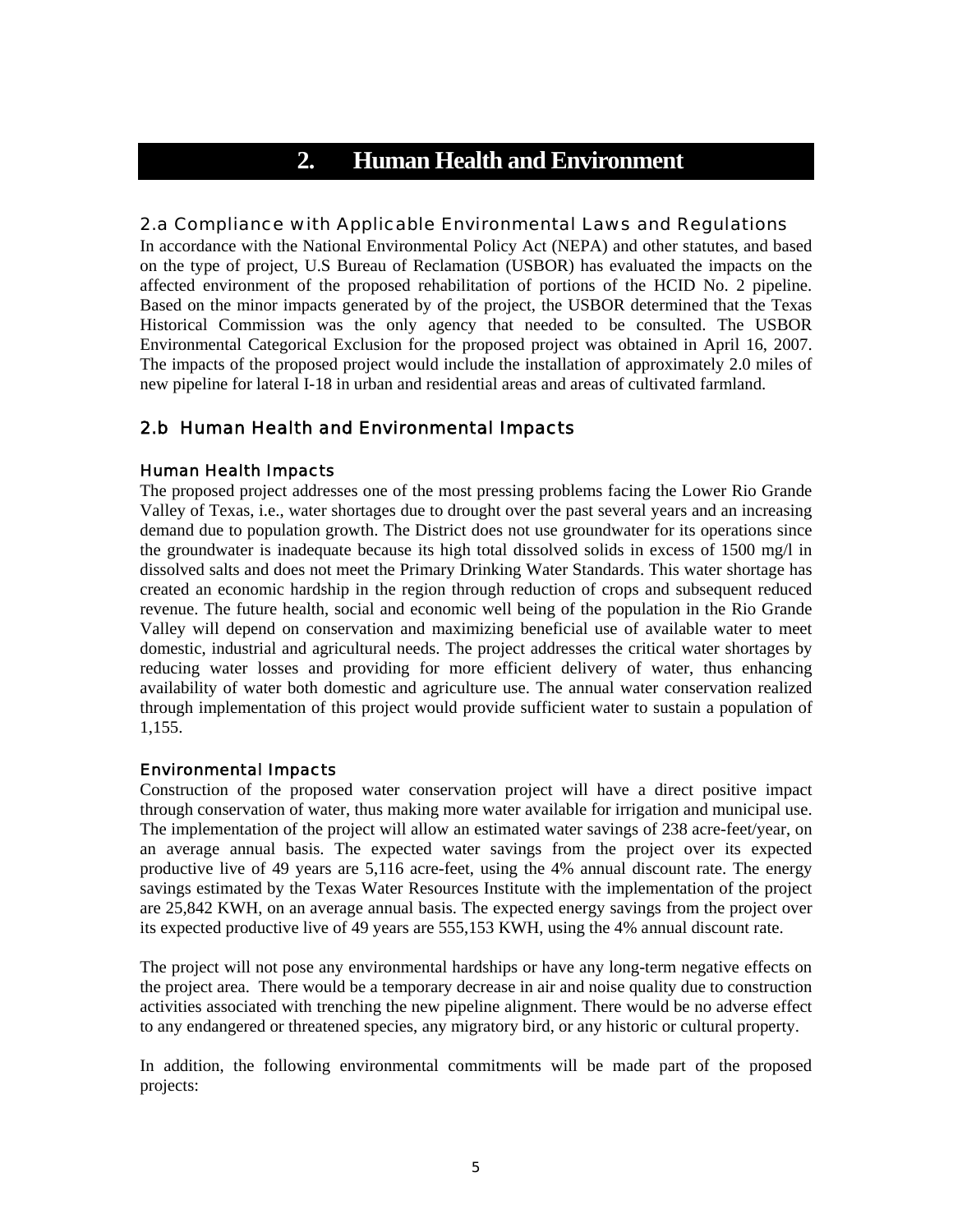- Landscaping would be limited to seeding and replanting with native species where possible. A mixture of grasses and forbs appropriate to address potential erosion problems and log-term cover would be planted. Native trees, shrubs, and herbaceous species which are more drought tolerant, adaptable and use less water would be used for landscaping in the project areas.
- Existing trees and woody vegetation would remain undisturbed if possible. If not avoidable stands of native brush and woods would be surveyed for nesting migratory birds during the (nesting) period of March through August, and then not be disturbed if any were found.
- All residents within 100 feet of the proposed construction areas would be notified a reasonable amount of time before the project begins.
- All State and Federal permit conditions necessary for the construction and/or operation of the proposed project would be acquired and complied with.

#### Transboundary Impacts

Negative transboundary impacts are not anticipated by the implementation of the water conservation projects.

### Formal Environmental Clearance

In accordance with the Council of Environmental Quality (CEQ) Regulations (Section 1508.4) under the National Environmental Policy Act (NEPA) the U.S. Bureau of Reclamation (USBOR) has adopted the procedure in compliance with CEQ (1507.3 [b]) to issue an Environmental Categorical Exclusion based on the evaluation of the possible environmental impacts that would occur with the implementation of the proposed project.

USBOR evaluated the impacts on the affected environment of the proposed rehabilitation project and determined that the Texas Historical Commission was the only agency that needed to be consulted based on the minor impacts of the project. The Texas Historical Commission, through Official Communication No. 200706/52 determined no objection to the development of these projects, inasmuch as there is no evidence of archeological or historical settlements in the area. Based on the above, no impacts to cultural resources are anticipated as a result of the projects' implementation.

Including the above, the required USBOR Environmental Categorical Exclusion Checklist was completed and signed on April 16, 2007, whereby the USBOR determined that the proposed actions do not individually or cumulatively have a significant effect on the human environment and for which, therefore, neither an environmental assessment (EA) nor an environmental Impact Statement (EIS) is required.

#### **Important issues for Certification:**

The project contributes to mitigate the environmental problem related to scarce of water resources and complies with all current environmental regulations.

**Pending issues:**

None.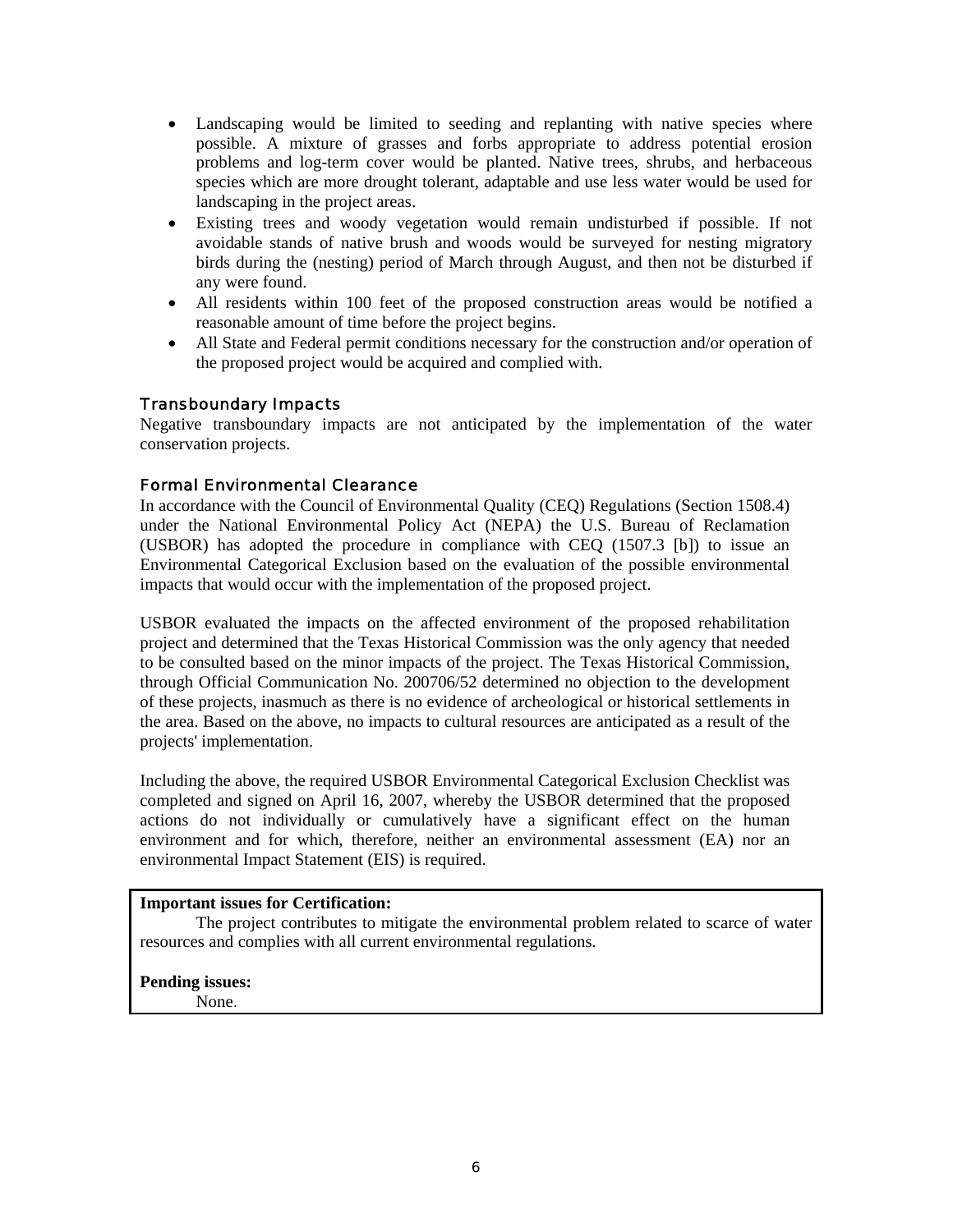# **3. Technical Feasibility**

### 3.a Technical Aspects

#### Project Development Requirements

The proposed water conservation improvements have been described in the Project Plan prepared by the design consultant for the District and submitted to BECC. The Project's Final Design is currently in the final phase and will be completed on September 21, 2007 in accordance to the "Design Criteria and Basic Controls Rehabilitation of Irrigation Facilities" developed by the Bureau of Reclamation. The Project Report was prepared based on the "Guidelines for Preparing and Reviewing Proposals for Water Conservation and Improvement Projects under Public Law 106-576" issued by the U.S. Department of the Interior, Bureau of Reclamation, June 2001. The USBOR has reviewed and approved the Project Plan as well as the "Economic and Financial Costs of Saving Water and Energy: Preliminary Analysis for Hidalgo County Irrigation District No. 2 (San Juan) – Replacement of Pipeline Units I-7A, I-18, and I-22 Report" prepared by Texas Water Resources Institute, Texas A&M University. All technology used in the proposed improvements is appropriate and manageable by local expertise and based on the USBOR technology for irrigation projects with similar operations and infrastructure.

Hidalgo , J 08, 9( Sconoe)3(ge)3( e Burs)-0( )]TJture.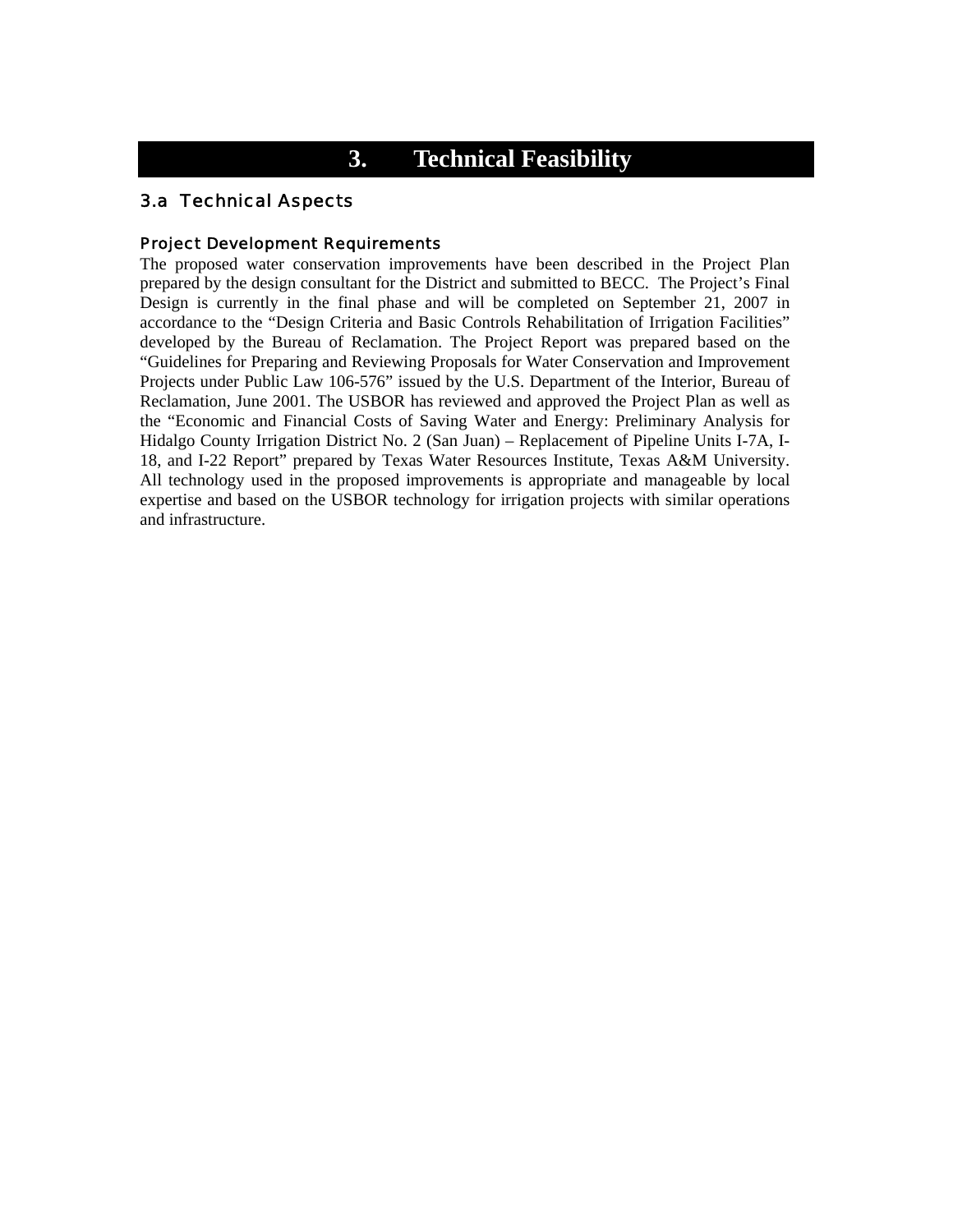| Unit $I-18$ | Replacement of<br>approximately 2.0 miles<br>of 48-inch pipeline | 238 | 25,842 |
|-------------|------------------------------------------------------------------|-----|--------|
|-------------|------------------------------------------------------------------|-----|--------|

### Appropriate Technology

The final design of the proposed project will be developed pursuant to technical specifications contained in the "Design Criteria and Basic Controls Rehabilitation of Irrigation Facilities" developed by the USBOR.

For the purpose of determining the most efficient design, several options were considered for the rehabilitation of the Unit I-18. The project alternatives reviewed consisted of the following scenarios:

- No action Continued use of the existing mortar joint pipelines
- Slip lining the existing mortar joint pipe
- Replacement with rubber gasket concrete pipe

**No Action Alternative.** This alternative is not an option due to large amounts of water loss occurring in theses water pipelines. The seepage has created areas of standing water and which are a determent to the area. Several breaks per year occur in the pipelines and require draining of the entire pipeline in order to facilitate the repair. As these pipelines reach the end of their useful life, the cost of repairs and maintenance will continue to escalate.

**Slip-lining Process Alternative**. This is a process where a winch cable is inserted through the existing line and then attached to the front of the new liner. The new liner pipe is then pulled into the existing pipe and the new liner pipe reconnected to the system. Although this system allows for fast construction and causes little ground disturbance, several disadvantages exist. The pipeline may fail if the existing pipe integrity is poor, and all connections still must be excavated and connected. However, the primary reason the District eliminated this method was due to the constraint that the existing pipeline would have to be taken out of service.

**Replacement with Rubber Gasket Concrete Pipe** (recommended alternative). The recommended alternative is to replace the existing mortar joint pipe with reinforced concrete gasketed pipe. The concrete pipe will be placed within the existing 30 foot easement adjacent to the existing pipeline. The existing pipeline would remain in service until the new construction is complete. In some areas where pipe crossings, streets and other obstacles exist small areas may be slipped lined to eliminate the need for trenching.

Gasketed concrete pipes have performed well in the area and have been replacing open canals and mortar joint pipe. Tests have shown that seepage loss from flexible joint concrete pipe is virtually non-existing. The gasketed concrete pipe installed adjacent to the existing mortar joint pipe will allow the existing pipeline to remain in service until the service tie-ins occur. The existing pipelines are in service approximately 364 days per year.

The typical turnout arrangement consists of a concrete pipe tee outlet and vertical pipe vent gate with turnout slide gate and concrete piping that tie into the existing field piping. The concrete pipe tee outlet will have an encasement of cast-in-place reinforced concrete that is 7 feet square. A 36-inch diameter vertical pipe vent gate well is set into the concrete encasement. Turnout piping is extended through the wall of the gate well and mortared into position. A slide gate is attached to the piping on the inside of the well. Steps are attached to the outside of the well for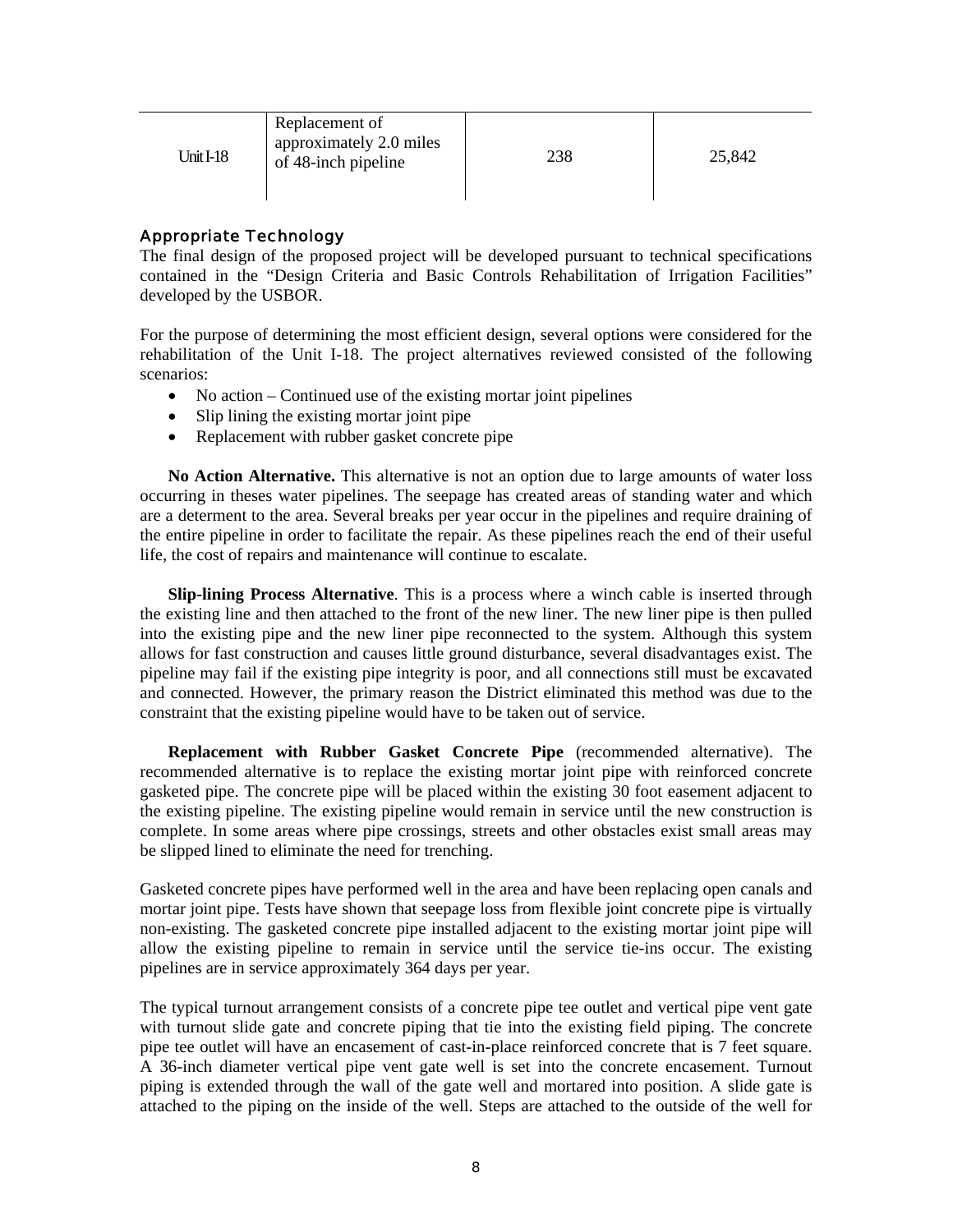access to the gate stem wheel extending out the top. A series of 3 or 4 cast-in-place reinforced concrete mitered pipe collars are constructed along the piping for tie-in connection to the existing concrete field piping. Similar existing gate wells on this project have an alfalfa valve installed in the concrete pipe tee outlet into the gate well. This feature provides the ability to assess the slide gates for repair without draining the pipeline. The estimated project cost totals \$1,881,500.

#### Land Acquisition and Right-of-Way Requirements

The pipeline will be installed adjacent to the existing mortar joint pipeline. The proposed project is located within the HCID No. 2 boundaries, consequently no land or right-of-way acquisition is required. Documents validating land acquisition and ownership were provided to BECC.

# Work Tasks and Schedule

| <b>Table 2. Construction Schedule</b> |                           |                      |  |  |
|---------------------------------------|---------------------------|----------------------|--|--|
| <b>Task Name</b>                      | <b>Duration</b><br>(days) | <b>Start</b><br>Date |  |  |
| Final Design                          | 200                       | 3/1/07               |  |  |
| <b>Bidding</b>                        | 30                        | 9/1/07               |  |  |
| Notice to                             | 30                        | 10/1/07              |  |  |
| Proceed/mobilization                  |                           |                      |  |  |
| $I-18$                                |                           |                      |  |  |
| Clear ROW                             | 10                        | 11/1/07              |  |  |
| Dewater                               | 8                         | 11/1/07              |  |  |
| Installation of Pipe                  | 210                       | 6/1/08               |  |  |
| Turnouts and structures               | 12                        | 6/13/08              |  |  |
| Cleanup                               | 5                         | 6/18/08              |  |  |
| Water up                              |                           | 6/19/08              |  |  |

## 3.b Management and Operations

#### Project Management

The administration of the project will be responsibility of Hidalgo County Irrigation District No. 2. The average experience of District personnel is 11 years.

#### Operation and Maintenance

#### **a. Organization**

The organization of the Hidalgo County Irrigation District No. 2 is shown in the following chart.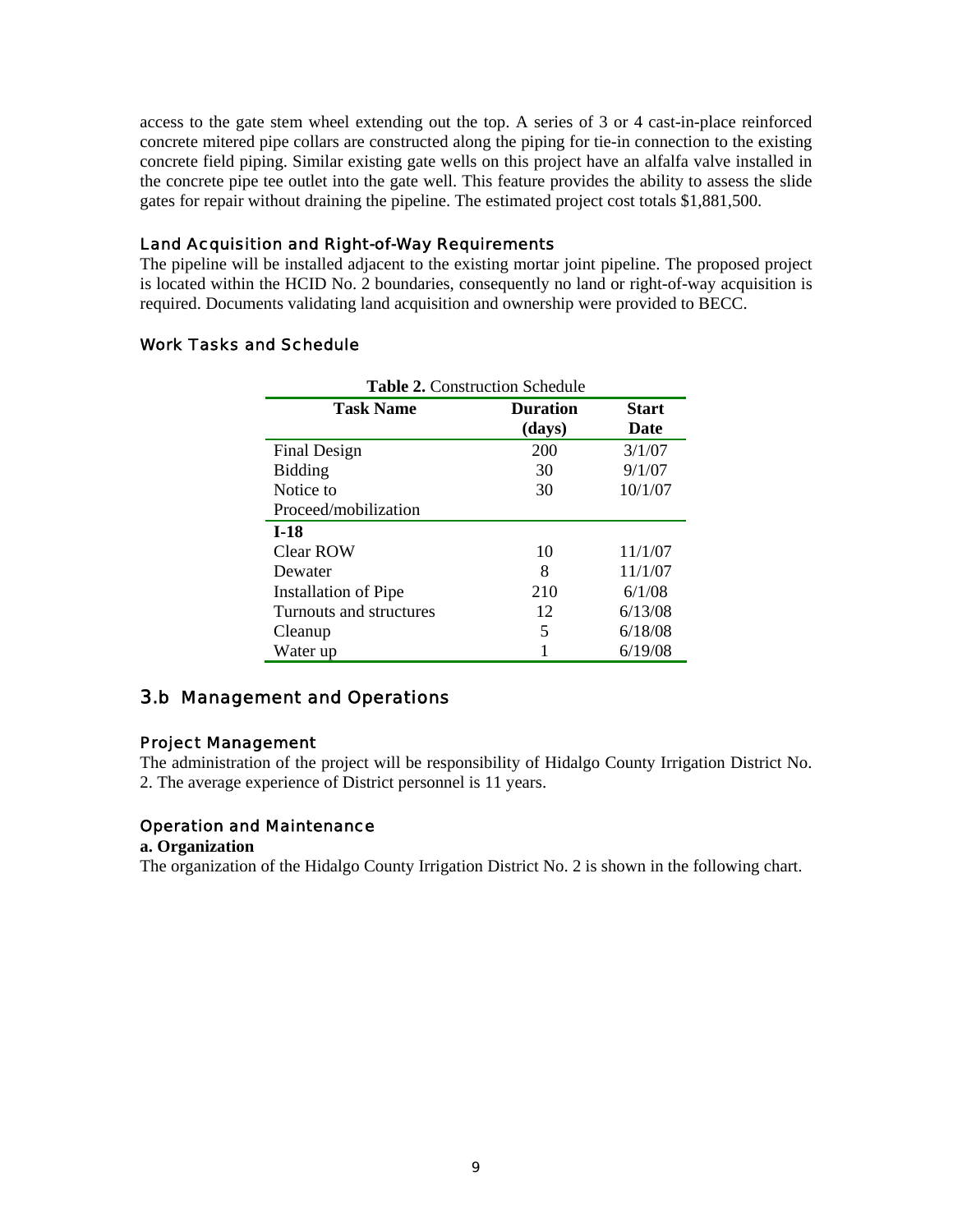

#### **b. Operations and Maintenance**

The operation and maintenance requirements for the improvements to the facilities are basically the same as already performed on the existing pipelines of the system. The existing staff is considered sufficiently capable and experienced to undertake required maintenance of the improved pipelines. During the first year of operation, the construction company will be responsible for any repairs to the improvements, after which the District will be completely responsible for the system.

#### **c. Permits, licenses, and other regulatory requirements**

The District operates under the provisions of Chapter 58, Title 4, of the Texas Water Code and under Article XVI, Section 59 of the Texas Constitution.

The design and construction requirements adhere to USBR requirements under the "Guidelines for Preparing and Reviewing Proposals for Water Conservation and Improvement Projects under Public Law 106-576". USBR design standards and criteria were applied and USBR quality control procedures will be applied during construction.

#### **Important issues for Certification:**

Final Design will be reviewed by the BECC and NADB.

**Pending issues:** Complete Final Design.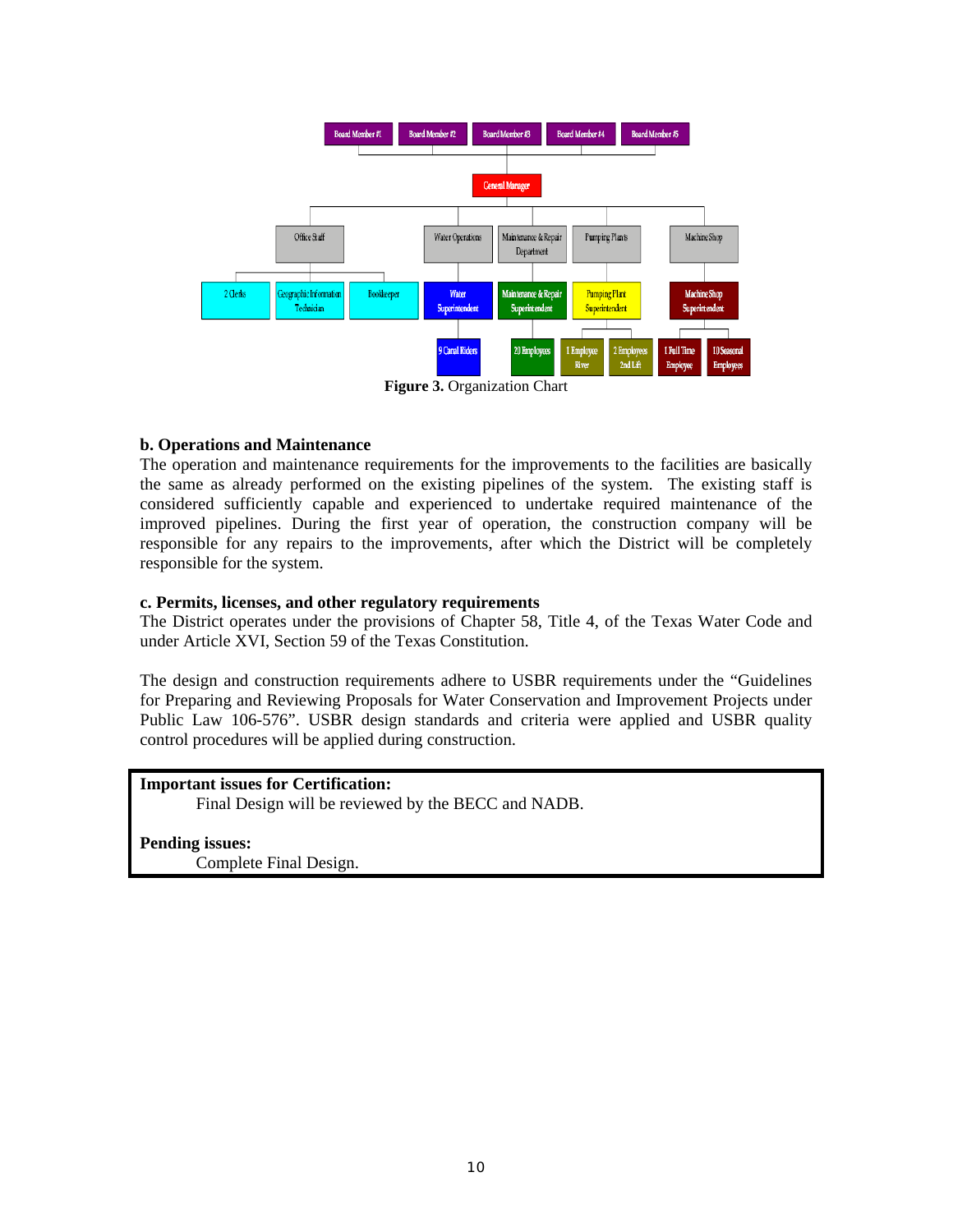# **4. Financial Feasibility**

## 4.a Demonstrating Financial Feasibility

### Financial Conditions

The North American Development Bank (NADB) reviewed the financial information presented by the Project Sponsor and determined that the proposed financial structure in the Project Report is adequate. Project information was obtained from the Project Report prepared by the U.S. Department of the Interior, Bureau of Reclamation, for the District.

### Project Costs, Funding Structure and Other Capital Investment Plan (CIP)

The project will be funded by the NADB Water Conservation Infrastructure Fund (WCIF) and District cash funds. The total construction cost of the project is estimated at \$1.881,500 million dollars. The District has decided no to fund two other components to concentrate their funds on this project.

| Item                           | Amount<br>(Dollars) |  |
|--------------------------------|---------------------|--|
| Construction                   | 1,567,917           |  |
| Construction Contingency (20%) | 313,583             |  |
| <b>TOTAI</b>                   | 1,881,500           |  |

The District proposes a financial structure that will allow the implementation of the project, as further indicated:

| <b>Financial Source</b>                  | Amount<br>(Dollars) | $\frac{0}{0}$ |
|------------------------------------------|---------------------|---------------|
| Hidalgo County Irrigation District No.2  | 967.796             |               |
| <b>NADB WCIF Construction Assistance</b> | 913,704             | 49            |
| TOTAL                                    | 1,881,500           | 100           |

#### Dedicated Revenue Source

The District will not need to modify the current rate model to pay for this project. The District intends to cover their obligations from reserve funds.

## 4.b Legal Considerations

The District operates under the provisions of Chapter 58, Title 4, of the Texas Water Code and under Article XVI, Section 59 of the Texas Constitution. The official representative of the District is Mr. Sonny Hinojosa, General Manager.

### **Important issues for Certification:**

The project financial structure was reviewed by NADB and determined project financial feasibility.

#### **Pending issues:** None.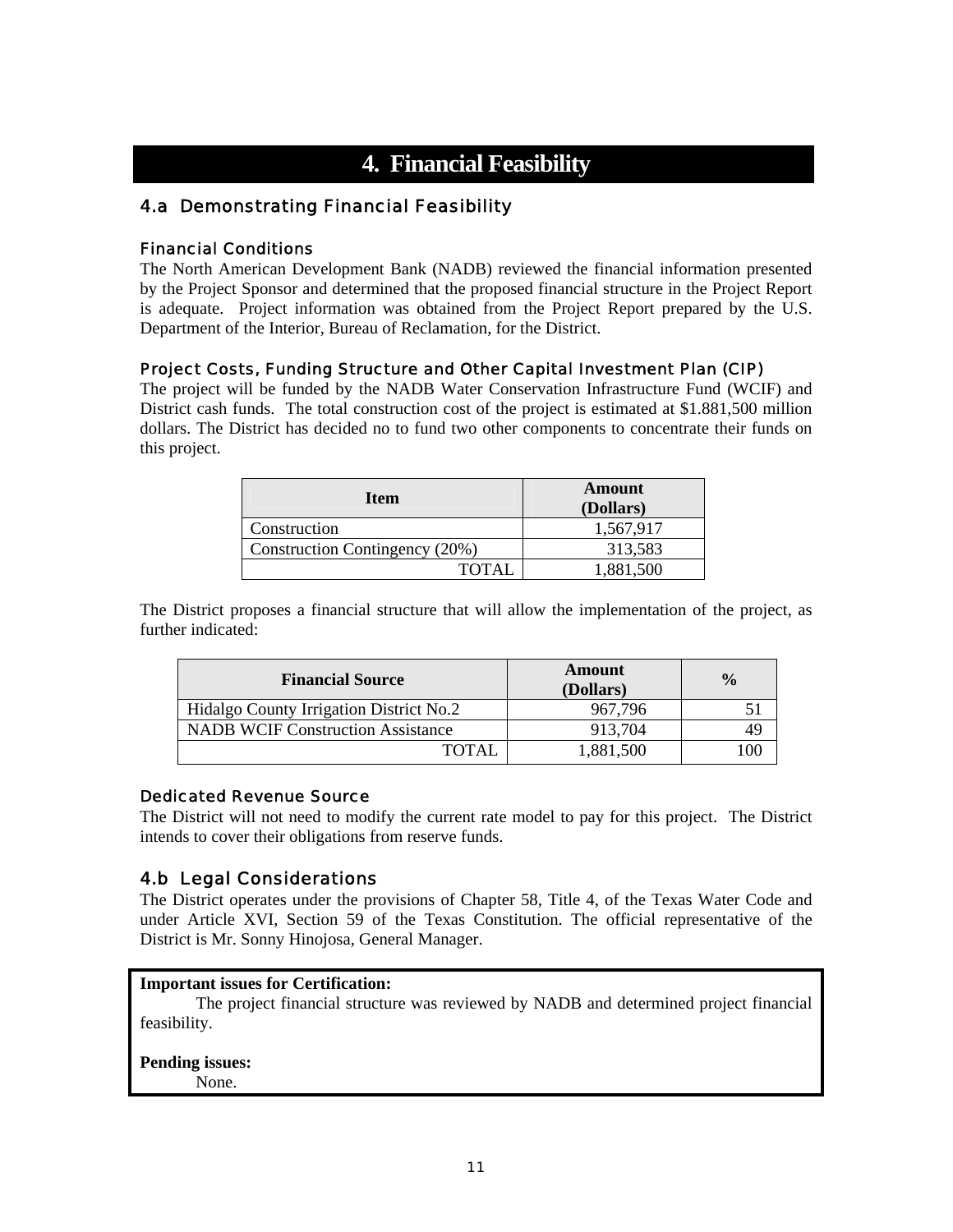# **5. Public Participation**

## 5.a Community Environmental Infrastructure Community-wide Impact Local Steering Committee

The Public Participation Plan developed by the Local Steering Committee was approved by the BECC on April 3, 2007. The Local Steering Committee set to the task of preparing an outreach program, including the benefits resulting from the project, as well as the associated costs and economic impacts for the District and its members.

The Local Steering Committee was formally installed on March 14, 2007, at a meeting held at the Hidalgo County Irrigation District No. 2 Office in San Juan, Texas. The meeting was attended, District Manager, Board Directors, Consultant Engineer, TA&M Economist, and District Secretary. The steering committee is comprised of the following individuals:

Mr. Allen Arnold, Committee Chairman, Board Member and Landowner; Mr. Karl Obst, Committee Vice-Chairman, Board Member and Landowner; Mr. Pal Obst, Landowner and Producer; Mr. John Salazar, Landowner and Producer; Mr. Tommy Jendrusch, Landowner and Producer and Mr. Joe Lucio, Landowner and Producer. A technical work group was formed to advice the committee and its members were Sonny Hinojosa, General Manager and Alfonso Gonzalez, consultant

### Public Access to Information

#### **Public Notice**

The 30-day public meeting notice was published in the McAllen Monitor on June 2, 2007 for the <sup>1st</sup> public meeting. Project information such as the Project Plan and Project Report were made available at the District offices for public review.

#### **Additional Outreach Activities**

Information meetings were held with several local organizations to inform them of the project and request their support. The local organizations contacted were Lower Rio Grande Water District Managers' Association, Lower Rio Grande Authority, and Rio Grande Regional Water Planning Group. A support letter was received from all organizations except the Rio Grande Regional Water Planning Group, which will be considered at their September 21, 2007, meeting.

#### **Public Meetings**

Both public meetings were held at the District offices. The First Public Meeting was held on July 5, 2007, while the second public meeting was held on August 2, 2007. A total of 25 people attended the meetings and 20 exit surveys were completed demonstrating 100% support for the project.

### Final Public Participation Report

The sponsor delivered a Final Public Participation Report per BECC requirements.

**Important issues for Certification:**  The project is supported by the community.

**Pending issues:** None.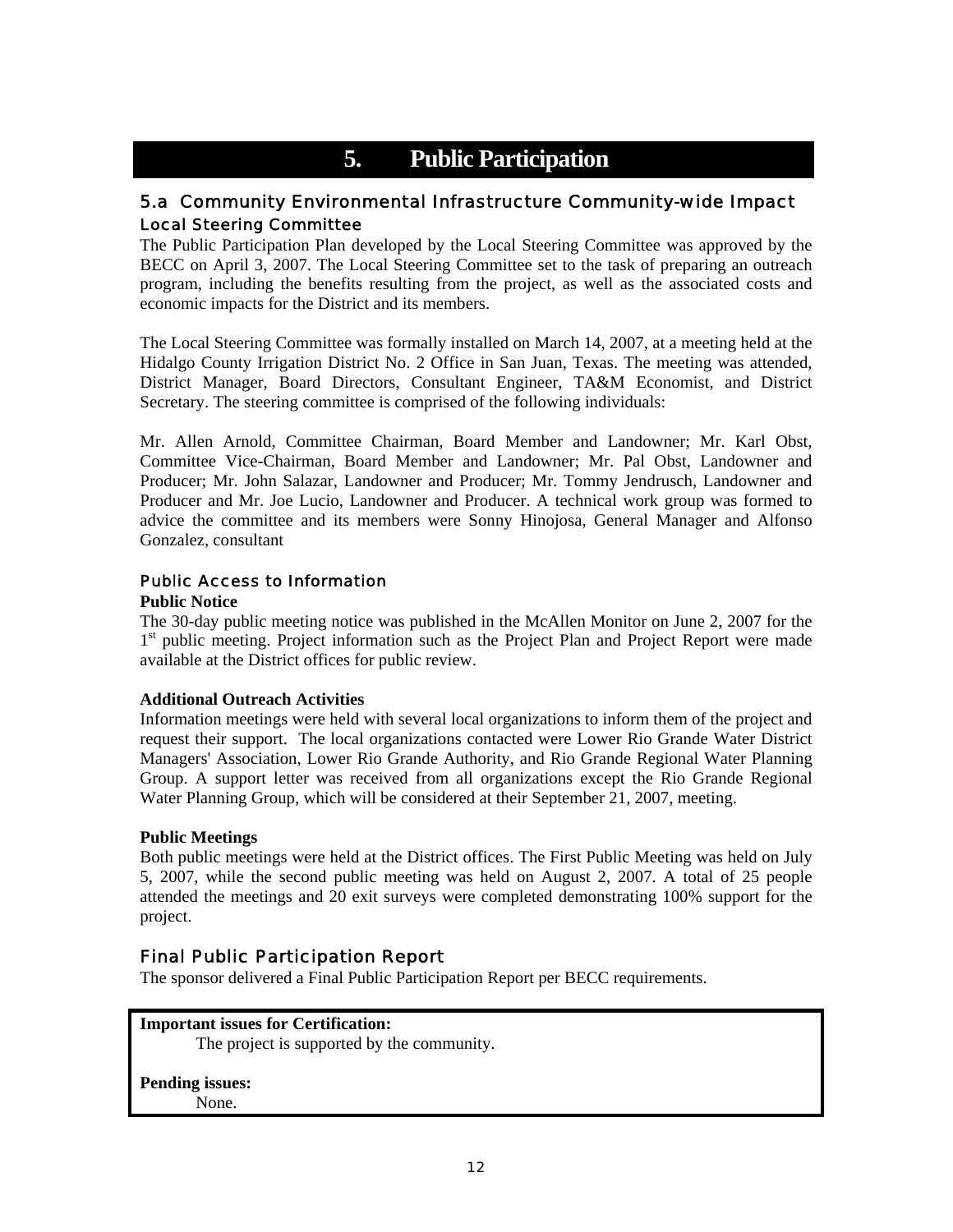# **6. Sustainable Development**

## 6.a Institutional and Human Capacity Building

Actions within the scope of the project that contribute to institutional and human capacity building at the Hidalgo County Irrigation District No. 2 include the following:

- Improve the necessary irrigation infrastructure (pipeline)
- Reduction in water and energy losses
- Modernization of the irrigation facilities
- Impact on agricultural production with a possible increase of income
- Improved quality of life for the end users
- Additional availability of water for domestic use

The Texas A&M University Texas Water Resources Institute completed an economic and conservation assessment of the projects with funds provided through the "Rio Grande Basin Initiative," administered by the Cooperative State Research, Education, and Extension Service of the U.S. Department of Agriculture. The USBOR approved the methodology for the economic and conservation analyses.

The NADB Water Conservation Infrastructure Fund (WCIF) will complement, with grant funds, the capital investments required by the District for construction of the projects. The use of WCIF grant funds allows the District to fully finance and improve its infrastructure in order to reduce water conveyance losses.

## 6.b Conformance with Applicable Local, State, and Regional Laws and Regulations and Conservation and Development Plans

The proposed project complies with all local and regional conservation and development plans. In particular, the project complies with the Rio Grande Regional Water Plan, which recommends water conservation in agricultural activities and water use efficiency, in order to reduce irrigation shortages. In this case, the project particularly addresses agricultural water conservation by means of *off-farm* water use efficiency. In addition, the project complies with the Hidalgo Water Conservation and Drought Contingency Plan, and Water Allocation Policy, of August 2005.

Design and construction requirements will be developed in accordance to the "Design Criteria and Basic Controls Rehabilitation of Irrigation Facilities" developed by the Bureau of Reclamation. The Project Report has been prepared in accordance with the "Guidelines For Preparing and Reviewing Proposals for Water Conservation and Improvement Projects Under Public Law 106-576 issued by the U.S. Department of the Interior, Bureau of Reclamation, June 2001.

The project is in conformance with local conservation efforts already developed by the District and served communities. Conservation of water is stressed and penalties are assessed for the overuse of water. The municipalities served by the District have their own water conservation plans. A water allocation plan (Drought Contingency Plan), goes into effect for irrigation when the irrigation water account storage balance amounts to a maximum of three irrigations per acre. This program remains in effect until water is restored to the Districts irrigation account.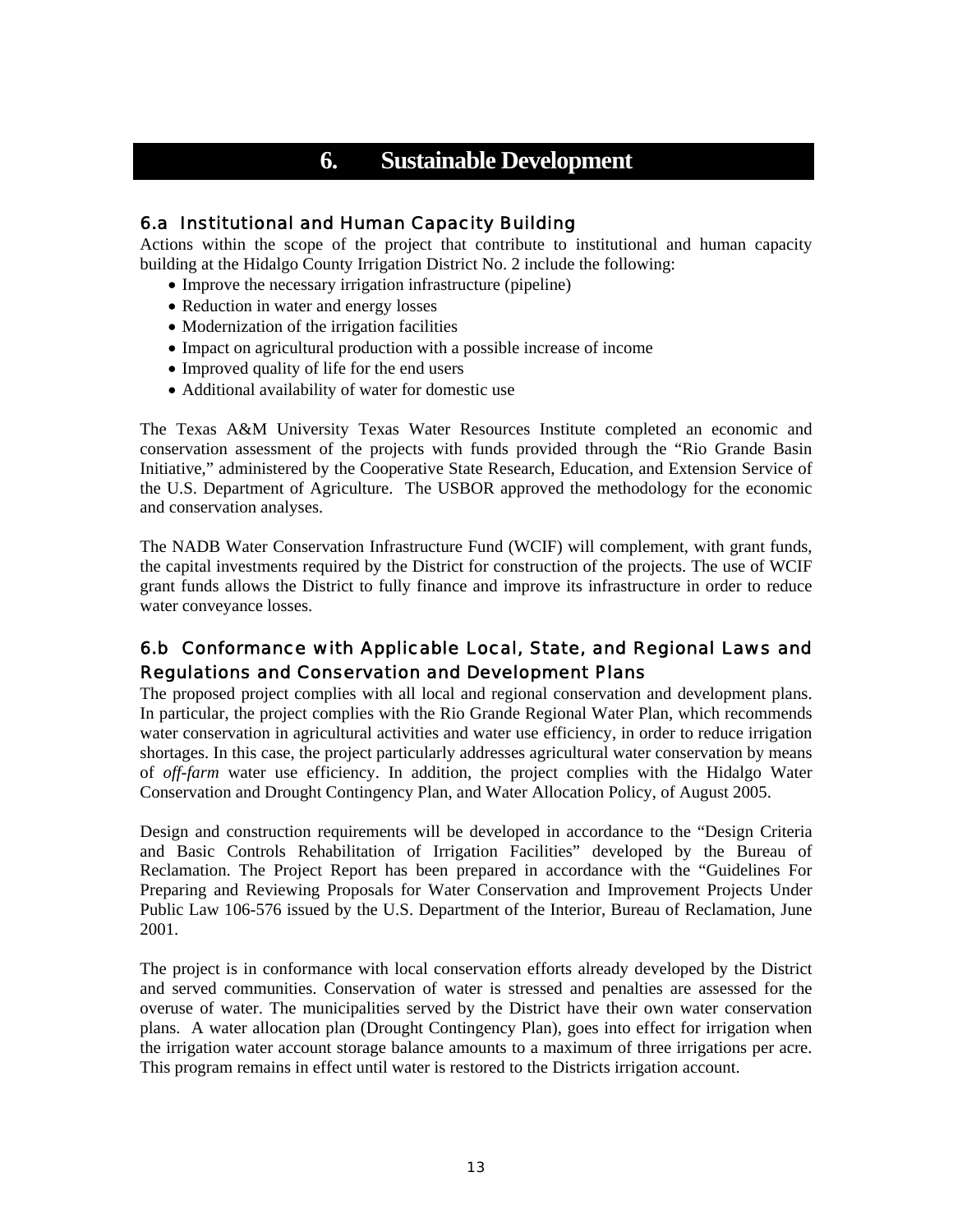The project adheres to the U.S.-Mexico Border 2012 Environmental Program by meeting Goal 1 (Reducing water contamination) and Objective 4 (promoting improve water utility efficiency). One of the program's guiding principles is reducing major risks to public health and conserving and restoring the natural environment.

## 6.c Natural Resource Conservation

The proposed project was developed with the intent of conserving water. The District irrigation water right is 137,675 ac-ft per year; however, this water right is "as-available" and the actual water available to the District may vary from year to year.

According to the Economic and Conservation Evaluation of Capital Renovation Projects for the HCID No. 2, prepared by the Texas Water Resources Institute of the Texas A&M University, the implementation of the project will allow an estimated water savings of 238 acre-feet/year, and an energy savings of 25,842 KWH/year, on an average annual basis.

The construction of the proposed project will satisfy existing needs of the District while providing water to its district producers, city users, as well as other small rural communities which depend on the Rio Grande for their water supply.

## 6.d Community Development

The benefit obtained by the modernization of the irrigation facilities may directly impact agricultural production and may result in an increased income and an improved quality of life for the end users. With this, economic activity may be enhanced by making members active participants in development of their district. An improved quality of life for the residents may also have a favorable impact on the development of health, and education of the area.

**Important issues for Certification:** 

The project complies with all sustainable development principles.

**Pending issues:** None.